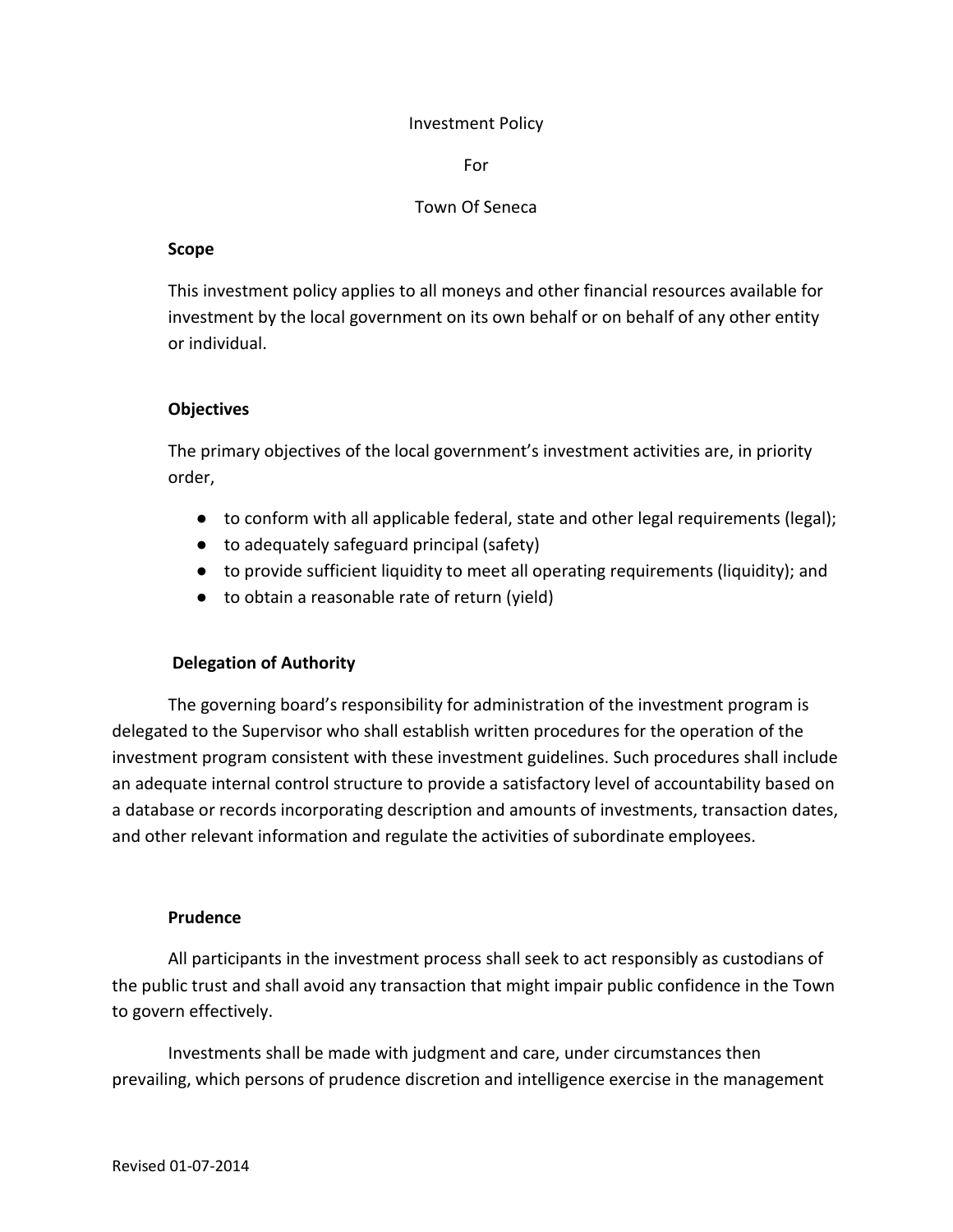of their own affairs, not for speculation, but for investment, considering the safety of the principal as well as the probable income to be derived.

All participants involved in the investment process shall refrain from personal business activity that could conflict with proper execution of the investment program, or which could impair their ability to make impartial investment decisions.

# **Diversification**

It is the policy of the Town to diversify its deposits and investments by financial institution, by investment instrument, and by maturity scheduling.

# **Internal Controls**

It is the policy of the Town for all moneys collected by any officer or employee of the government to transfer those funds to the Supervisor within 30 days of deposit, or within the time period specified in law, whichever is shorter.

The Supervisor is responsible for establishing and maintaining an internal control structure to provide reasonable, but not absolute assurance that deposits and investments are safeguarded against loss from unauthorized use or disposition, that transactions are executed in accordance with management's authorization and recorded properly, and are managed in compliance with applicable laws and regulations.

# **Designation of Depositaries**

The banks and trust companies authorized for the deposit of monies up to the maximum amounts are;

| <b>Depository Name</b>    | Maximum Amount |  |
|---------------------------|----------------|--|
| Five Star Bank            | \$ 3 million   |  |
| Canandaigua National Bank | \$ 3 million   |  |
| <b>Community Bank</b>     | \$3 million    |  |
| First Niagara Bank        | \$ 3 million   |  |
| Lyons National Bank       | S 3 million    |  |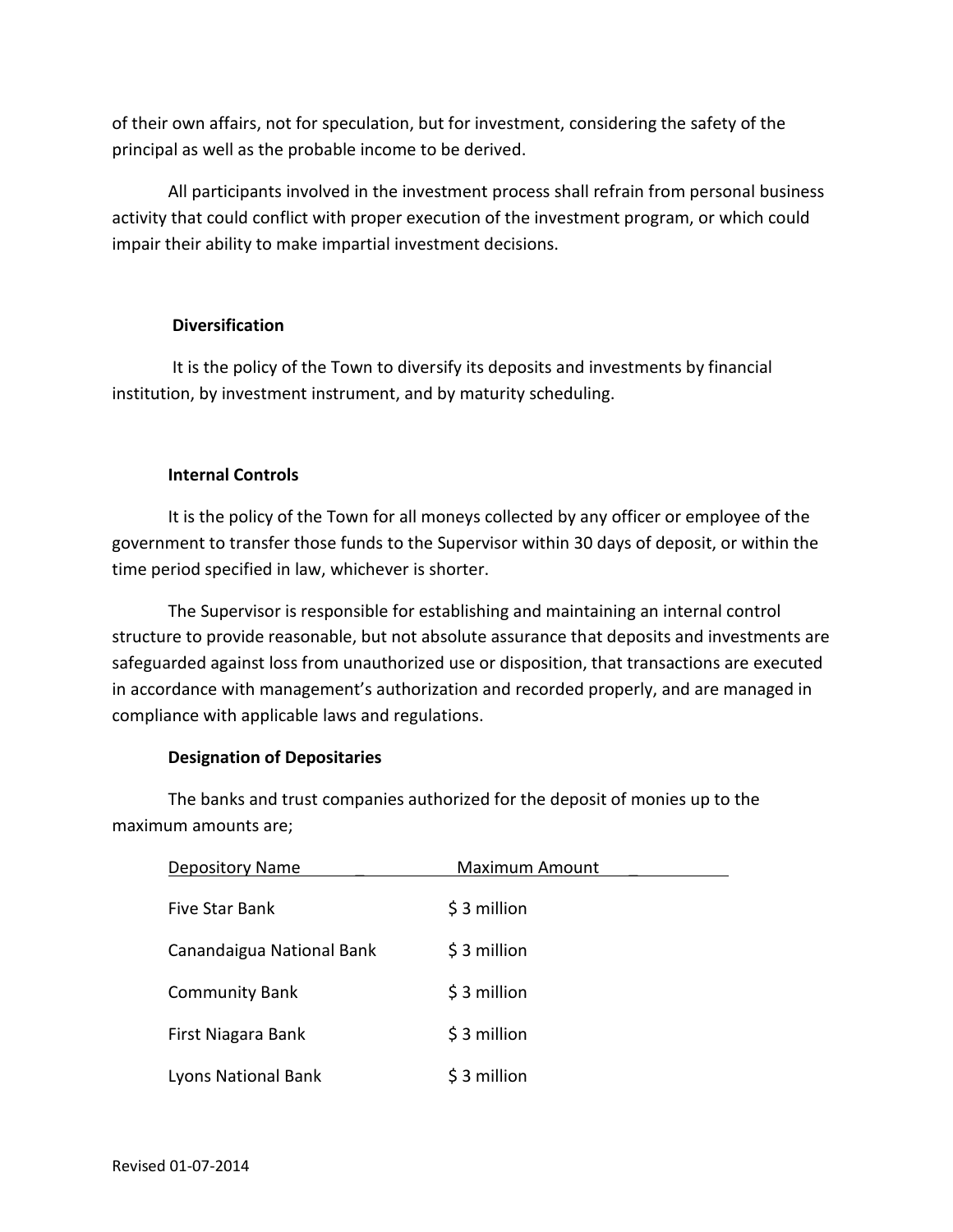# **Collateralizing of Deposits**

In accordance with the provisions of General Municipal Law, Section 10, all deposits of the Town, including certificates of deposit and special time deposits in excess of the amount insured under the provisions of the Federal Deposit Insurance Act shall be secured by a pledge of "eligible securities" with an aggregate "market value" as provided by GML Section 10, equal to the aggregate amount of deposits from the categories designated in Appendix A to the policy.

# **Safekeeping and Collateralization**

Eligible securities used for collateralizing deposits shall be held by the depository and/or a third party bank or trust company subject to security and custodial agreements.

The security agreement shall provide that eligible securities are being pledged to secure local government deposits together with agreed upon interest, if any, and any costs or expenses arising out of the collection of such deposits upon default. It shall also provide the conditions under which the securities may be sold, presented for payment, substituted or released and the events which will enable the local government to exercise its rights against the pledged securities. In the event that the securities are not registered or inscribed in the name of the local government, such securities shall be delivered in a form suitable for transfer or with an assignment in blank to the town or its custodial bank.

The custodial agreement shall provide that securities held by the bank or trust company, or agent of and custodian for, the local government, will be kept separate and apart from the general assets of the custodial bank or trust company and will not, in any circumstances, be commingled with or become part of the backing for any other deposit or other liabilities. The agreement should also describe that the custodian shall confirm the receipt, substitution or the release of the securities. The agreement shall provide for the frequency of revaluation of eligible securities and for the substitution of securities when a change in the rating of a security may cause ineligibility. Such agreement shall include all provisions necessary to provide the local government a perfected interest in the securities.

## **Permitted Investments**

As authorized by General Municipal Law, Section11, the Town authorizes the Supervisor to invest moneys not required for immediate expenditure for terms not to exceed its projected cash flow needs in the following types of investments;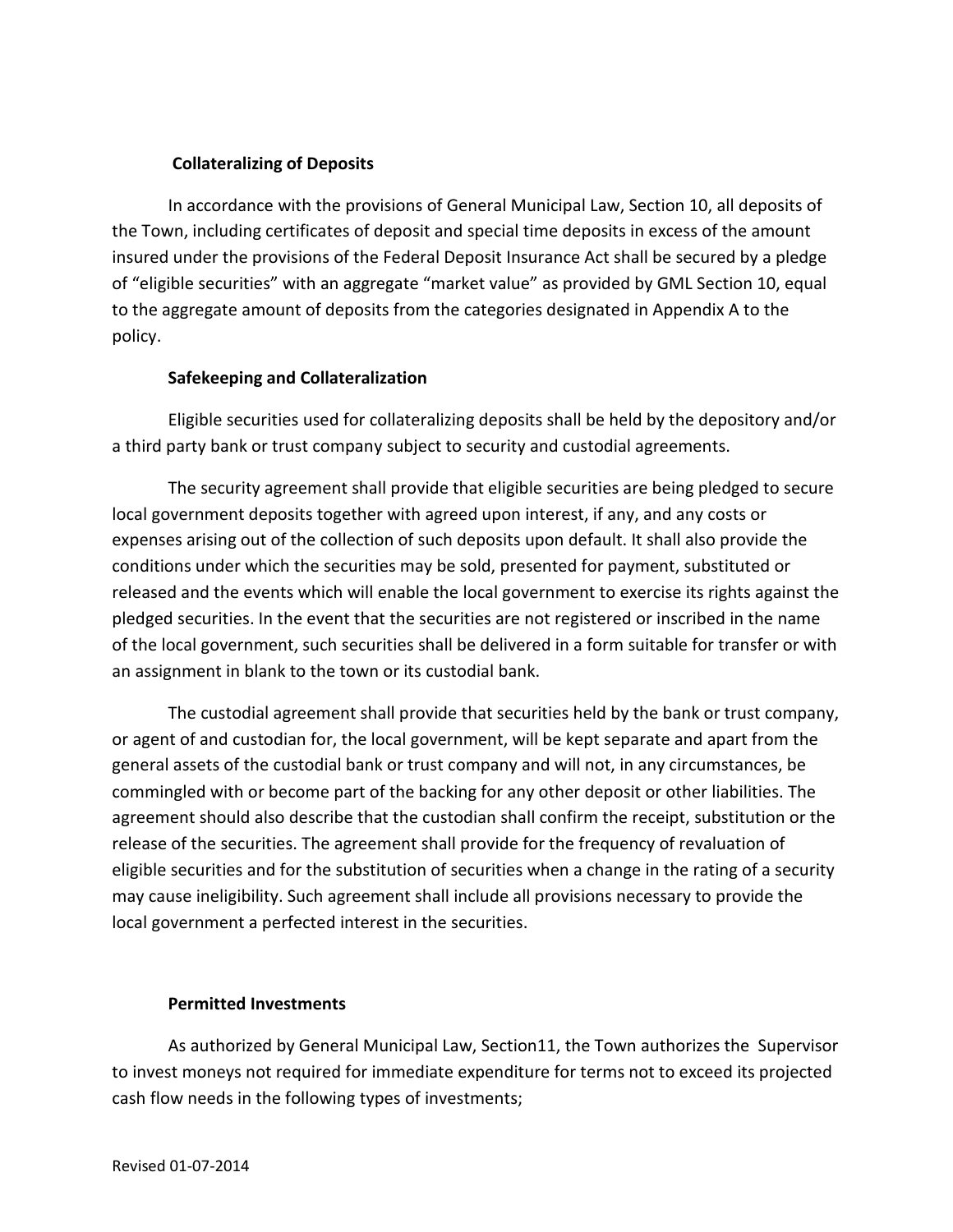- Special time deposit accounts;
- Certificates of deposit;
- Obligations of the United States of America;
- Obligations guaranteed by agencies of the United States of America where the payment of principal and interest are guaranteed by the United States of America;
- Obligations of the State of New York;
- Obligations issued pursuant to LFL Section 24.00 or 25.00 (with approval of the State Comptroller) by any municipality, school district or district corporation other than the Town;
- Obligations of public authorities, urban renewal agencies and industrial development agencies where the general State statutes governing such entities or whose specific enabling legislation authorizes such investments;
- Certificates of Participation (COP) issued pursuant to GML Section 109-b;
- Obligations of this local government, but only with any moneys in a reserve fund established pursuant to GML Sections 6-c, 6-d, 6-e, 6-g, 6-h, 6-j, 6-k, 6-1, 6-m, or 6-n.

All investment obligations shall be payable or redeemable at the option of the Town within such times as the proceeds will be needed to meet expenditures for purposes for which the moneys were provided and, in the case of obligations purchased with the proceeds of bonds or notes, shall be payable or redeemable at the option of the Town within two years of the date of purchase.

# **Authorized Financial Institutions and Dealers**

The Town shall maintain a list of financial institutions and dealers approved for investment purposes and establish appropriate limits to the amount of investments which can be made with each financial institution or dealer. All financial institutions with which the local government conducts business must be credit worthy. Banks shall provide their most recent Consolidated Report of Condition (CALL REPORT) at the request of the Town. Security dealers not affiliated with a bank shall be required to be classified as reporting dealers affiliated with the New York Federal Reserve Bank, as primary dealers. The Supervisor is responsible for evaluating the financial position and maintaining a listing of proposed depositaries, trading partners and custodians. Such listing shall be evaluated at least annually.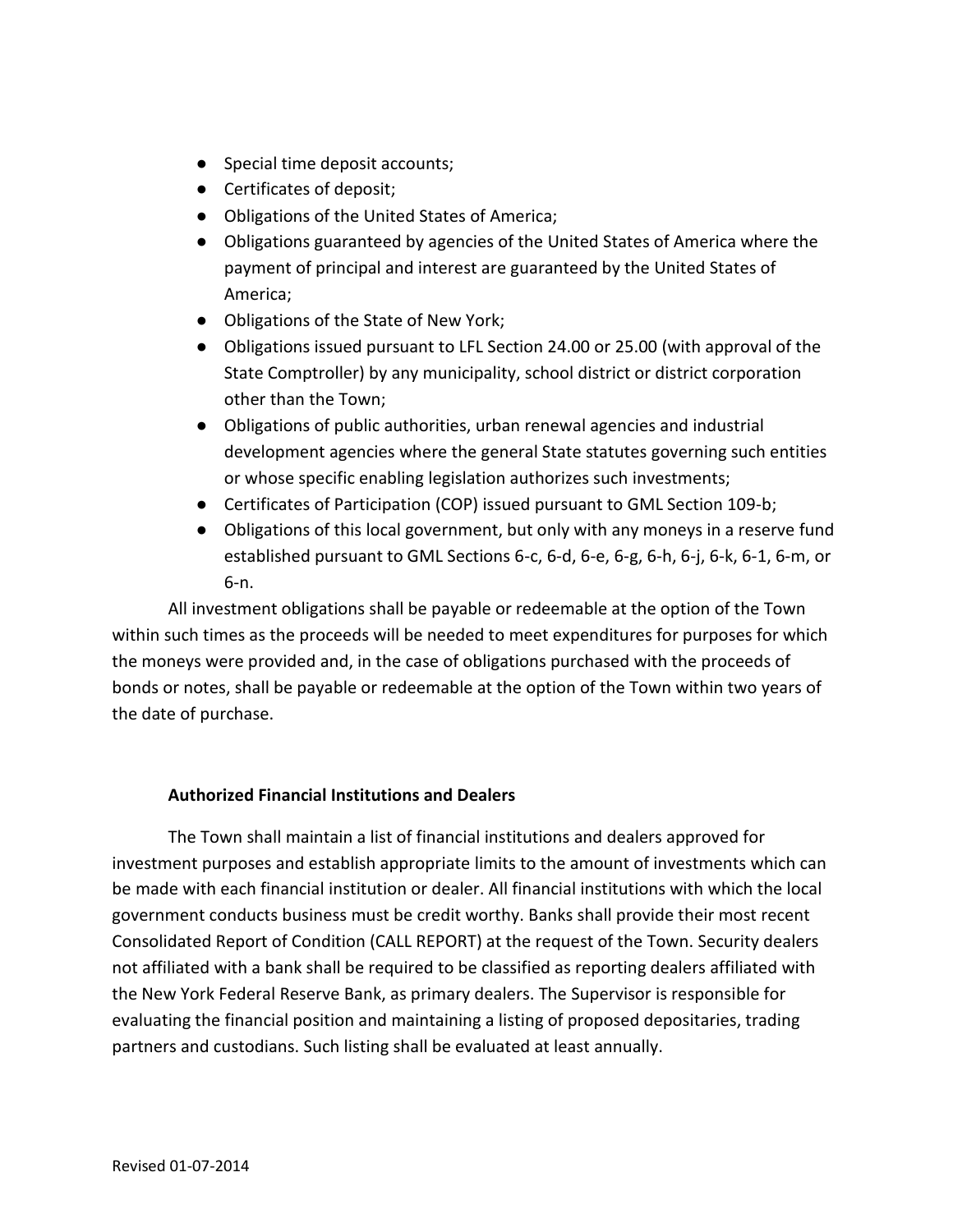## **Purchase of Investments**

The Supervisor, with the approval from the Town Board is authorized to contract for the purchase of investments:

- 1. Directly, including through a repurchase agreement, from an authorized trading partner.
- 2. By participation in a cooperative investment program with another authorized governmental entity pursuant to Article 5G of the General Municipal Law where such program meets all the requirements set forth in the Office of the State Comptroller Option No. 88-46, and the specific program has been authorized by the governing board.
- 3. By utilizing an ongoing investment program with an authorized trading partner to a contract authorized by the governing board. All purchased obligations, unless registered or inscribed in the name of the local government, shall be purchased, sold or presented for redemption or payment by such bank or trust company only in accordance with prior written authorization from the officer authorized to make the investment. All such transactions shall be confirmed in writing to the Town by the bank or trust company. Any obligation held in the custody of a bank or trust company shall be held pursuant to a written custodial agreement as described in General Municipal Law, Section 10.

The custodial agreement shall provide that securities held by the bank or trust company ,as agent of and custodian for, the local government, will be kept separate and apart from the general assets of the custodial bank or trust company and will of the backing for any other deposit or other liabilities. The agreement shall describe how the custodian shall confirm the receipt and release of the custodian shall confirm the receipt and release of the securities. Such agreements shall include all provisions necessary to provide the local government a perfected interest in the securities.

## **Repurchase Agreements**

Repurchase agreements are authorized subject to the following restrictions;

● All repurchase agreements must be entered into subject to a Master Repurchase Agreement.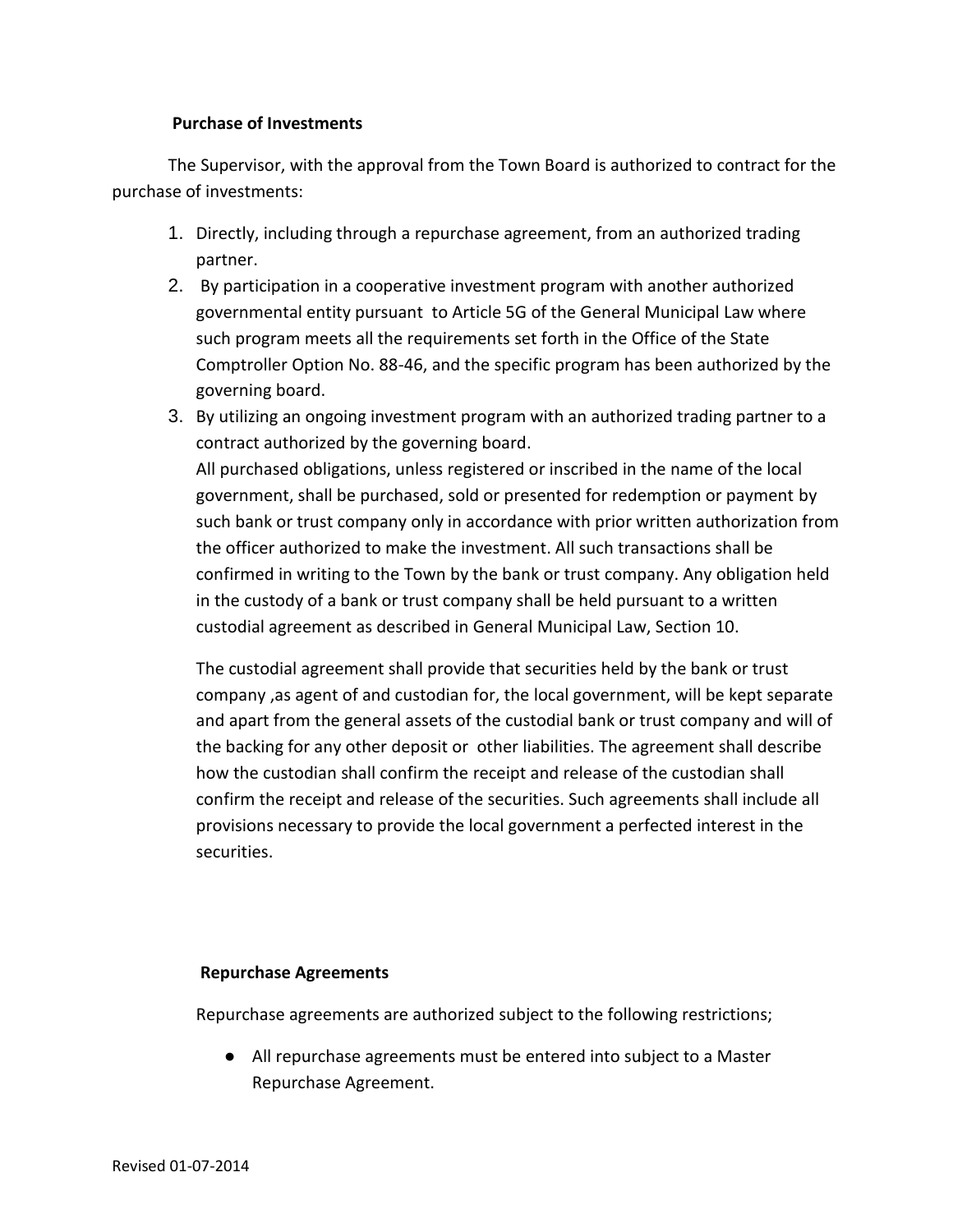- Trading partners are limited to banks or trust companies authorized to do business in New York State and primary reporting dealers.
- Obligations shall be limited to obligations of the United States of America and obligations guaranteed by agencies of the United States of America.
- No substitution of securities will be allowed.
- The custodian shall be a party other than the trading partner.

Date Policy Adopted 1/4/11